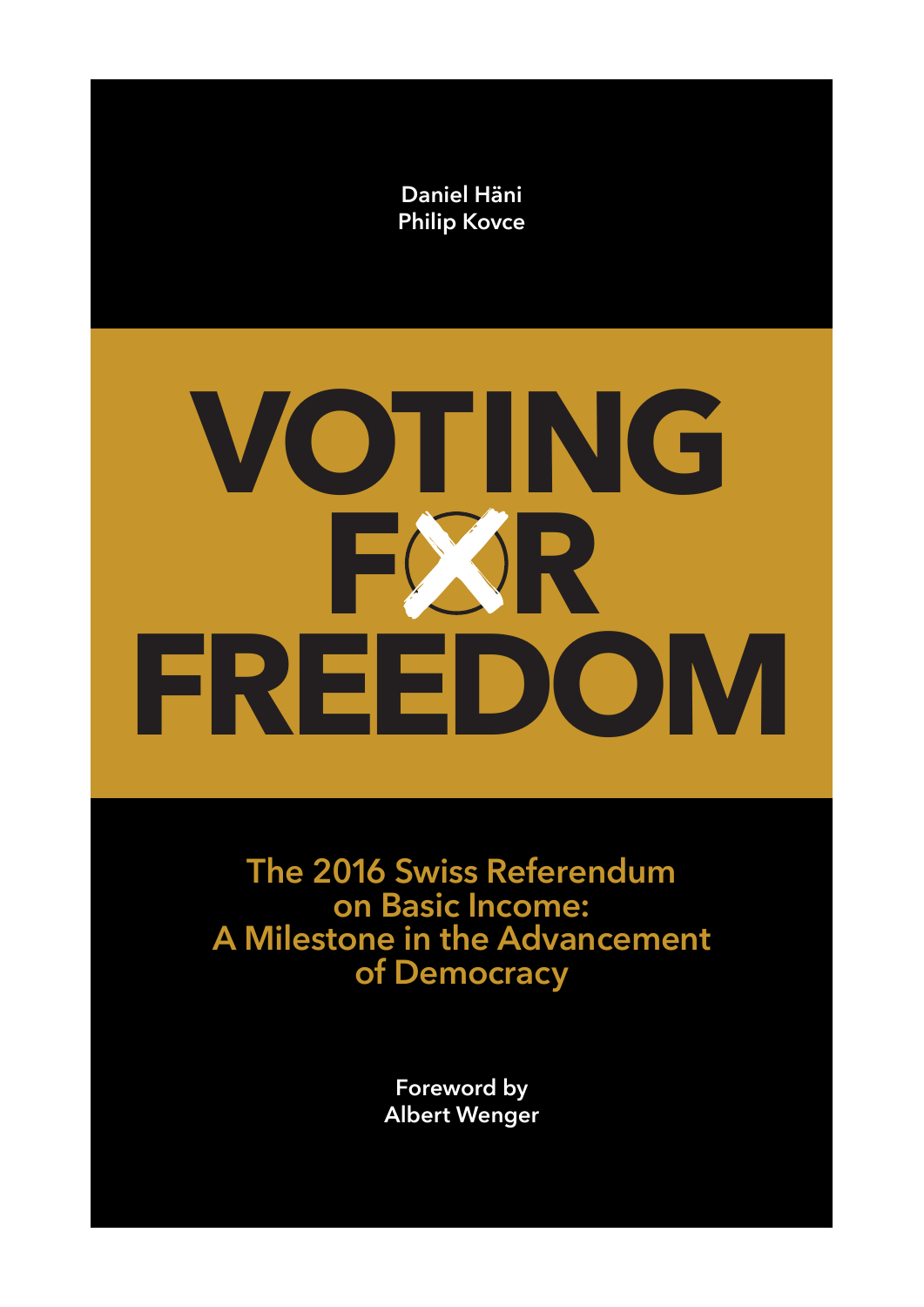## **VOTING FOR FREEDOM** PRESS RELEASE

This coming June 5th Switzerland is holding a constitutional referendum on whether to implement basic income. Swiss entrepreneur Daniel Häni and German author Philip Kovce have written a book to accompany the referendum. This book is now available in English, and includes a foreword by Twitter investor Albert Wenger: "Voting for Freedom: The 2016 Swiss Referendum on Basic Income: A Milestone in the Advancement of Democracy."

[\(http://www.amazon.com/Voting-Freedom-](http://www.amazon.com/Voting-Freedom- Referendum-Milestone-Advancement/dp/1523711272)[Referendum-Milestone-Advancement/dp/1523711272\)](http://www.amazon.com/Voting-Freedom- Referendum-Milestone-Advancement/dp/1523711272)

Switzerland is the first country ever to vote on the implementation of an unconditional basic income. The boundary between those in favor and those opposed runs down the middle of all the familiar camps: Capitalists and socialists, liberals and conservatives, entrepreneurs and unionists either hail this proposal enthusiastically or else they fight against it. The proposal creates new alliances and causes old ones to fall apart. The reason: Unconditional basic income asks the right questions. Daniel Häni and Philip Kovce formulate these questions and precisely work out why the Swiss referendum on basic income is a milestone in the advancement of democracy.



## **DANIEL HÄNI PHILIP KOVCE** VOTING FOR FREEDOM

**The 2016 Swiss Referendum on Basic Income: A Milestone in the Advancement of Democracy**

First World Development 2016, 180 p. Paperback: \$ 12.99 / € 12.99 / £ 12.00 E-Book: \$ 8.99 / € 8.99 / £ 8.00